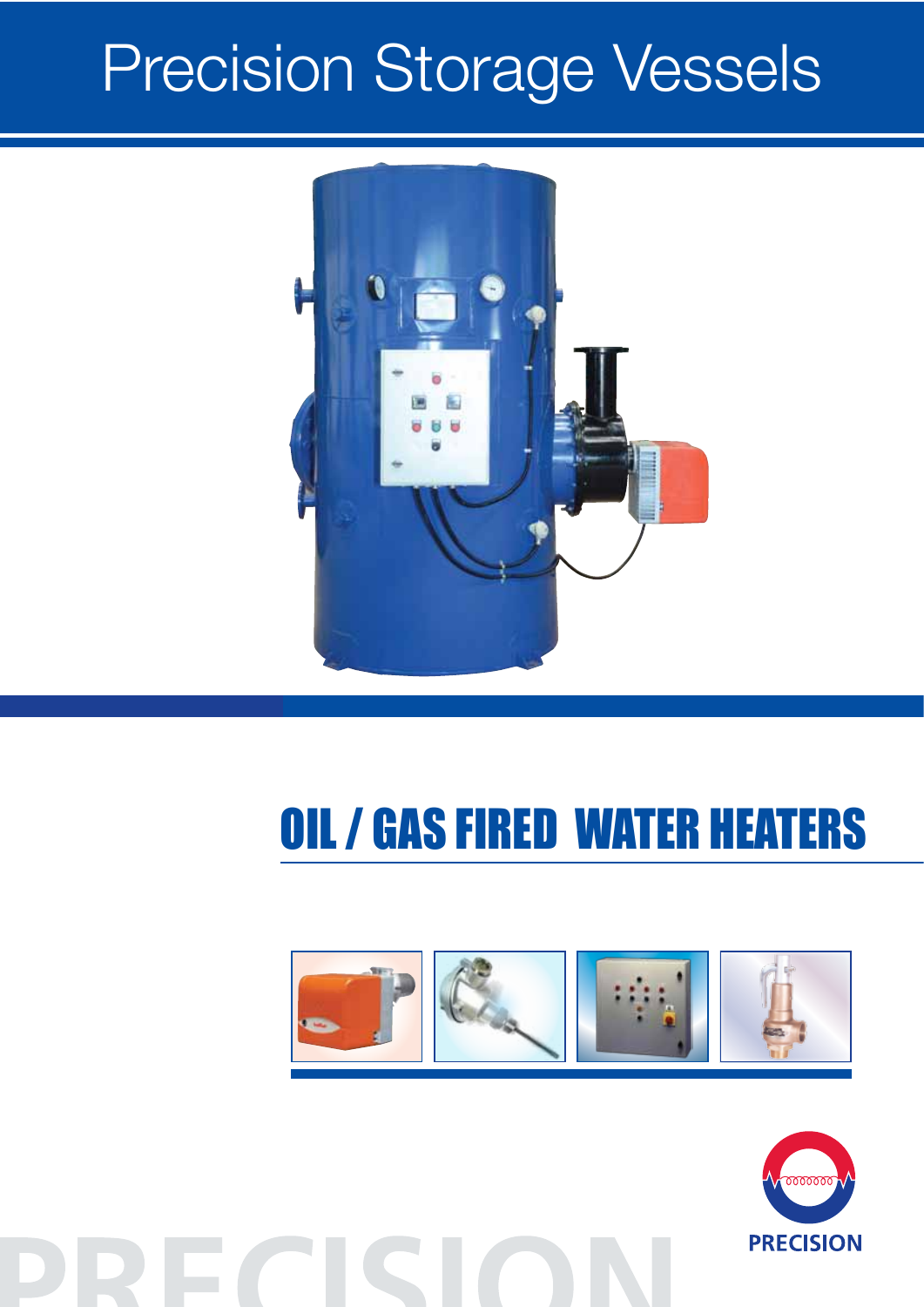## Oil / Gas Fired Water Heaters

Direct Oil / Gas Fired water heaters are the best solution where fuel fired hot water system can be used. Wide range output can be achieved in this water heaters. Fully automatic burners are used for safe operation.

### Storage Calorifier

Storage calorifiers are sized to meet the peak demand period with recovery periods varying from one to four hours.

### Advantages

- Efficiency is maintained throughout the range of load. Even at part load all energy is converted into heat.
- Space requirements are minimum. Separate boiler not required.
- Installation is simplified.
- The calorifier can be installed with minimum electric load.
- Maintenance is kept to a minimum.
- Low nox burners are used.
- Fuel efficient burners are used.
- Diesel oil, Natural Gas, LPG and Propane can be used.

### **Standards**

ASME Code construction:- All tanks are constructed in accordance with ASME code section IV Stamped and labeled for 125 PSI (8.6 BAR) as Standard.

Precision also design Oil/Gas calorifiers as per British Standard BS 853:1996, BS 5500:1997 or in accordance with Art 3.3 of the European Directive EEC/97/23 for pressure equipment.

| <b>HW</b> | O/G       | 30    | PC.                   |                            | 1000L    |
|-----------|-----------|-------|-----------------------|----------------------------|----------|
| Hot Water | Oil / Gas | KW    | <b>Shell Material</b> | Configuration              | Capacity |
|           | O         | Input | PC-Precision Coat     | V-Vertical<br>H-Horizontal | Litres   |

### Eg: HWO30PCV1000L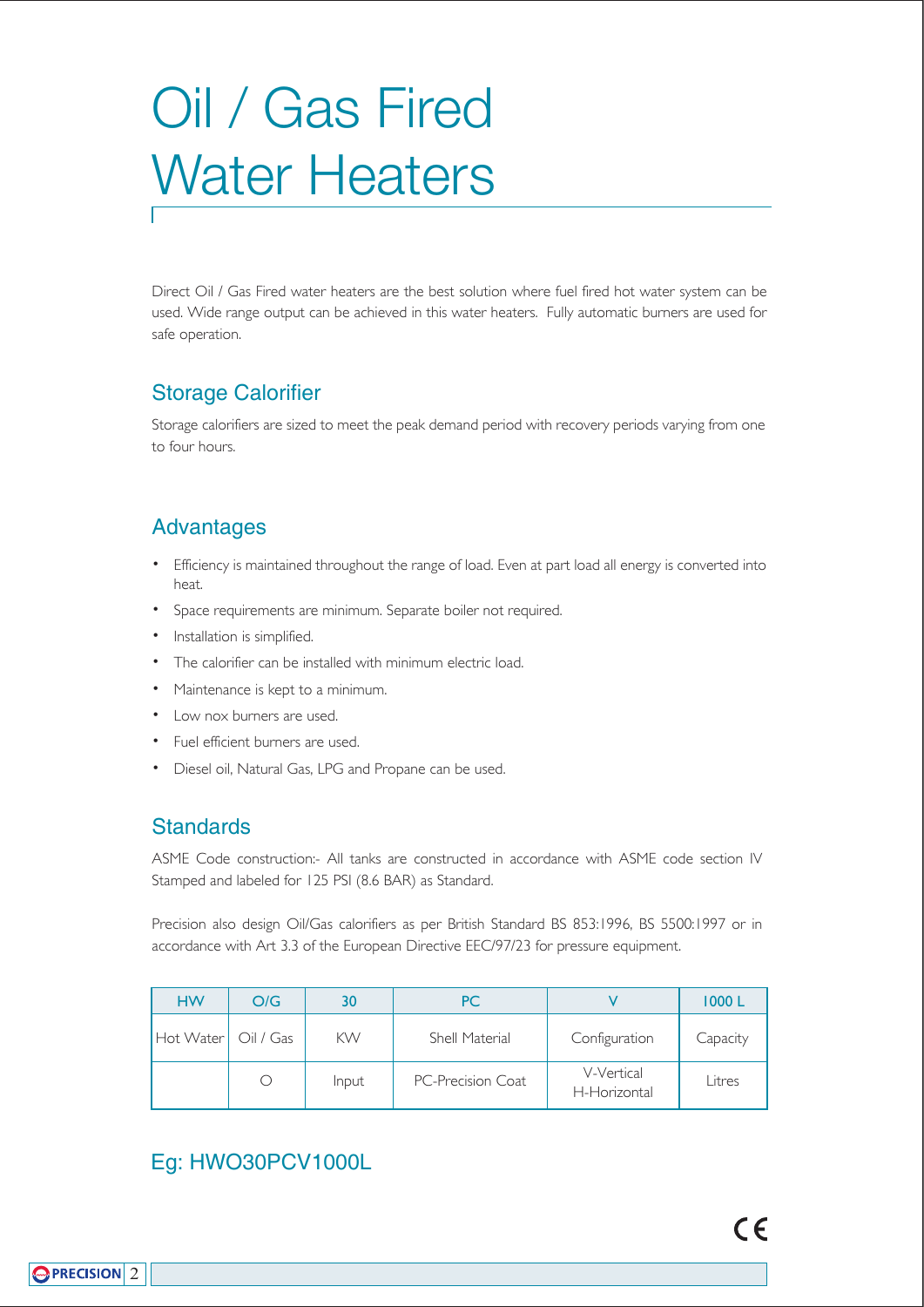### Vessel Lining

### Precision Coat

Precision coat is a polymerized coating which is applied to all internal surfaces of the tank. Tank surfaces are first sandblasted and cleaned to a white metal finish and then precision coat is applied uniformly. The tanks are then forced cured at 95°C to form a glossy lining unaffected by thermal shock from -6°C to 80°C. Precision coat is approved by US department of agriculture and with NSF/61 certification for drinking water.

### Standard - Shells

Steel SA516 Gr-70 Coating FDA approved Precision coat material



## Heating Section

Water heaters are fitted with removable type fire tube heat exchanger. These heat exchangers are made of carbon steel tubes and coated with specially formulated coating to withstand high temperature.

### **Burner**

Monoblock pressure jet fully automatic oil / gas fired burners are used to heat the water. Depend on recovery, burners can be selected either on / off type or full modulation type.

 $Q$ PRECISION 3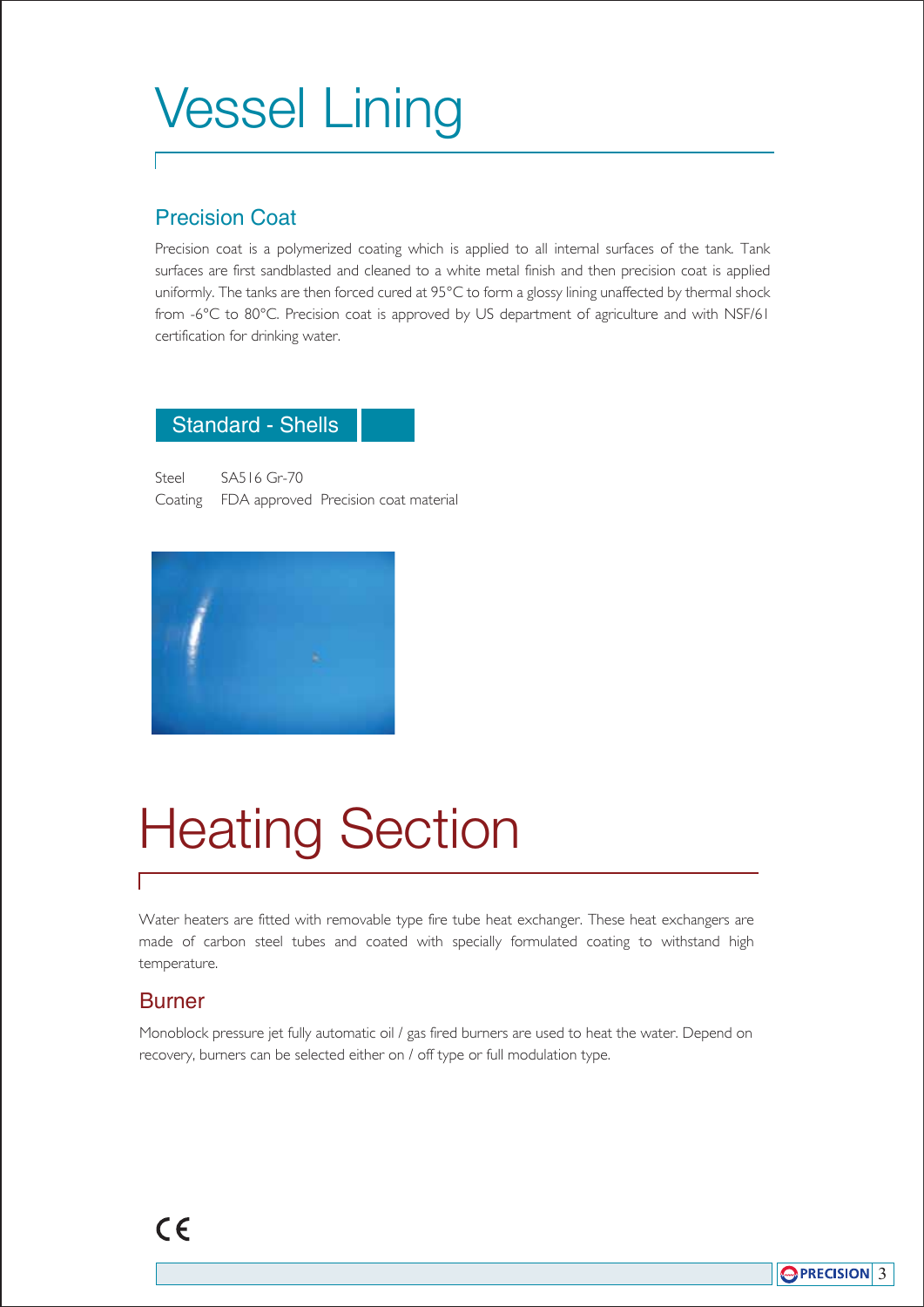



MONOSTADIO Oil Fired Burner Simple burner

(combustibile di origine vegetale),

Gas Fired Burner

Burners will be highly fuel efficient and with low nox capabilities.

s-OTORE ELETTRICO MONOFASE PER





Monoblock, gas burners, completely automatic, one stage operation, made up of:

- Fan with forward curve blades
- Cover lined with sound-proofing material
- Cover lined with sound-prooling material<br>- Air damper, completely closed in stand by, with external adjustment, with no need to remove the cover ju.<br>.  $\sum_{i=1}^n$
- Single phase electric motor 230 V, 50 Hz
- Combustion head fitted with:
	- 1<sub>0</sub> Particle steel head cone, resistant to high temperatures Pressure regulator setting device
	- ignition electrodes
	- ionisation probe
	- gas distributor
	- flame stability disk
- Flame inspection window
- Adjustable air pressure switch, with graduated selector, to guarantee burner lock out in the case of insuffi<br>- Adjustable air pressure switch, with graduated selector, to guarantee burner lock out in the case of insuffi cient combustible air ta<br>es<br>na el<br>o L1
- cient combastible air<br>- Microprocessor-based burner safety control box, with diagnostic and remote reset functions
- Protection filter against radio interference (included into burner safety control box)  $\mathsf{s}^\mathsf{n}$ usu
- IP X0D (IP 40) electric protection level.

### Standard equipment:

- Sliding flange
- Flange insulation screen
- Screws and nuts for fixing the flange to the boiler
- 7-pin plug
- Remote control release kit
- Instruction handbook for installation, use and maintenance
- Spare parts catalogue.

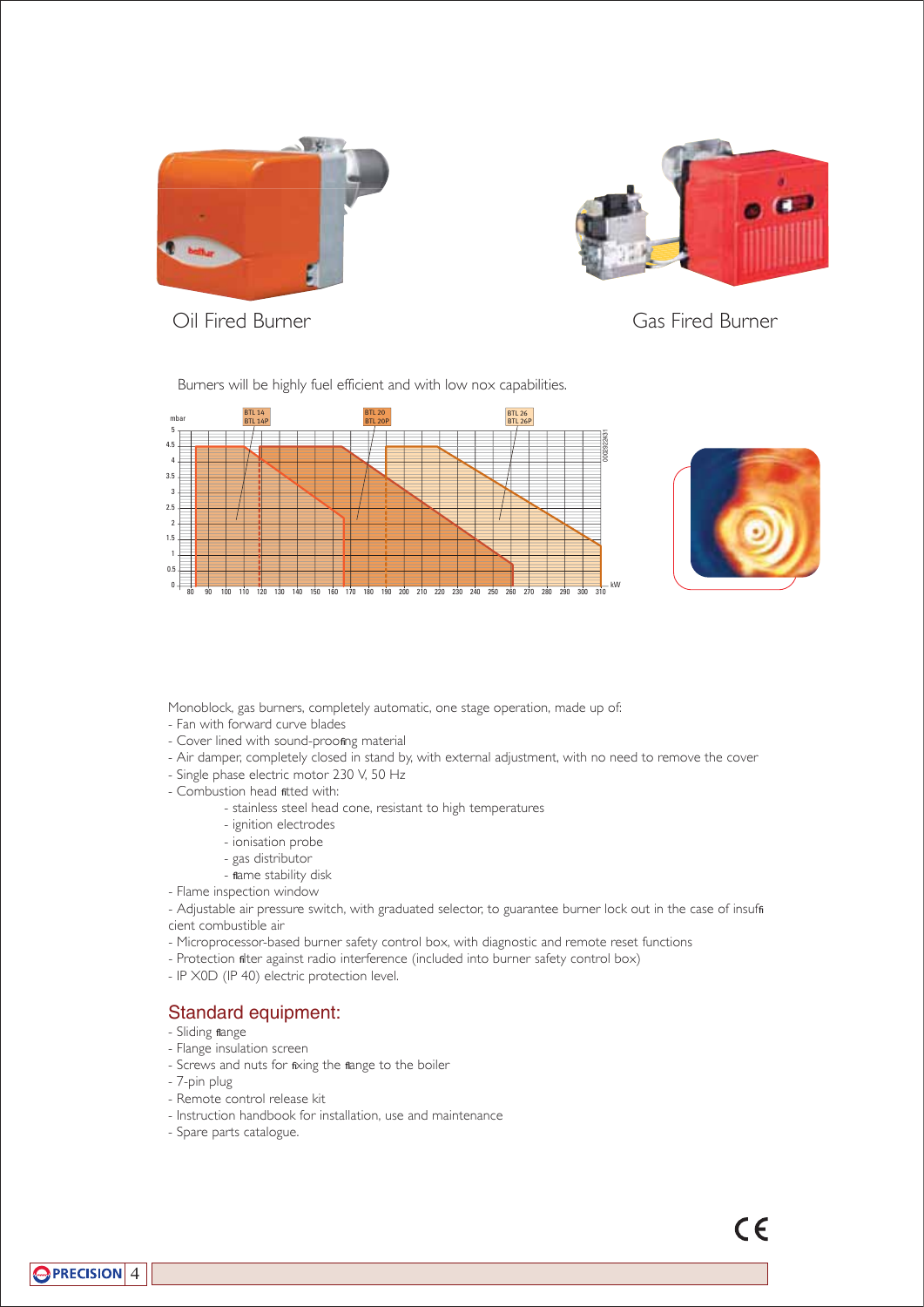**NATURAL GAS LPG**



**Dimensions of the flame**



### Removable Type Heat Exchanger

Heat Exchanger section is made of seamless carbon steel sheet and coated with specially formulated lining material to withstand by high temperatures. Heating surface area is more.

Header Chest of the heat exchanger will be internally lined with refractory to withstand high flue gas temperatures. Header chest will be externally insulated with fibre glass wool mattress and clad with GI sheet painted.



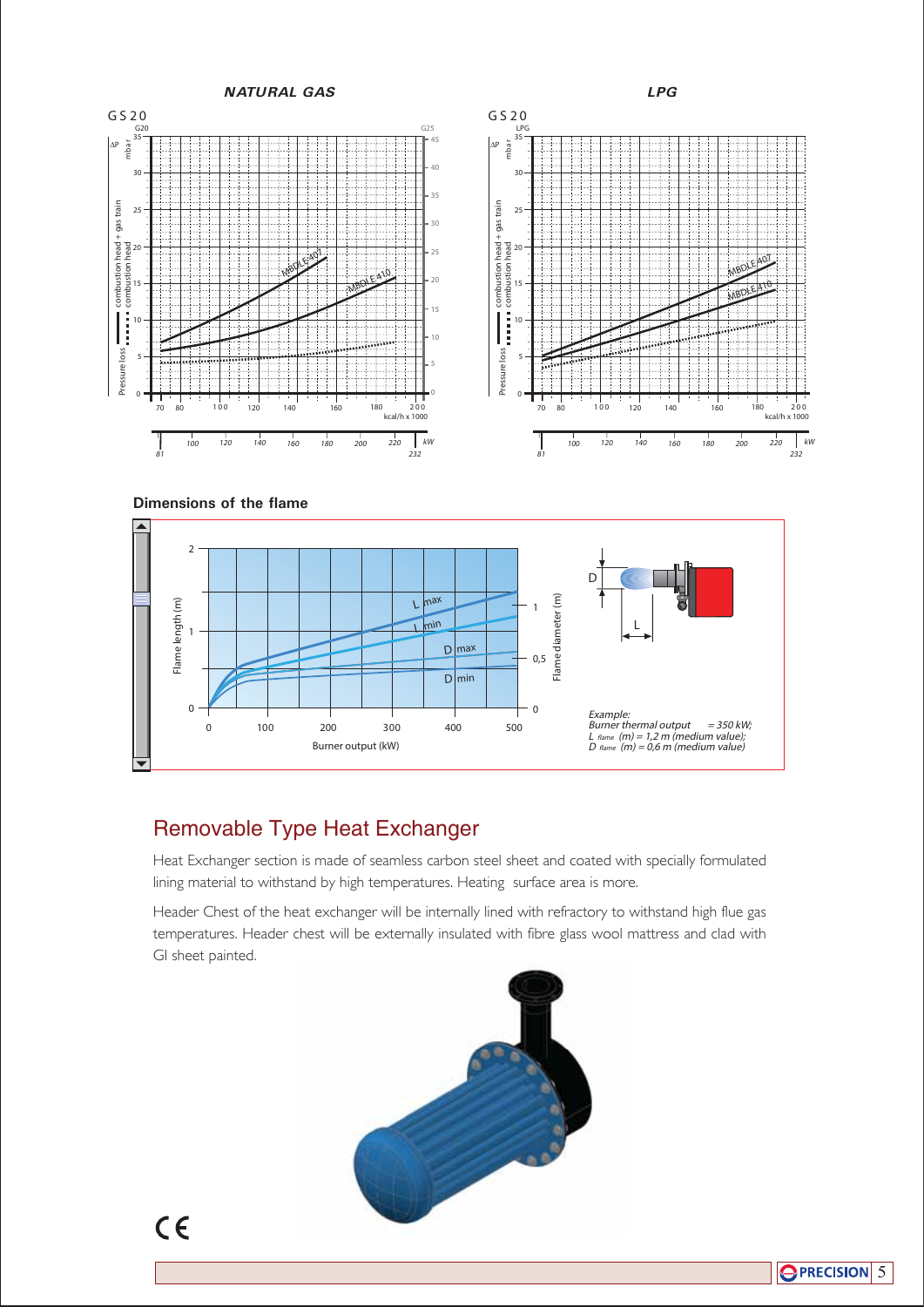### Control Panels

Control panels are manufactured in house. All the wiring of panel and components are to IEE (Current Edition) Standard.



### Following Controls and Fittings are available in the panel

- Isolator
- Safety Door Inlet Lock
- Indicators
- Power On
- High Temperature alarm ( Optional )
- Low Water Level Alarm ( Optional )
- Operating Temperature Indication
- Hi limit Temperature Indication
- High temperature fault
- Low Water fault

### Specifying Oil/ Gas Fired Storage Calorifiers

High capacity water heaters shall be model HWO with -------- litre storage capacity rated at --------

kW with -------- volts ----- phase, fired with oil/gas - HP 04. Heaters are to be insulated and jacketed for vertical / horizontal installations. The water heater tank shall be constructed in accordance with ASME Boiler and pressure vessel code requirements stamped and registered with the national Board of Boilers and Pressure vessel inspectors or requires BS standard of European Standards (specify one) The tank shall have 150Psi (10 bar) design pressure.

All tanks shall be lined with precision coat manufacturer approved certificate, confirming quality assurance to be provided along with the heaters. A manhole shall be provided as per standards. Each tank shall be furnished with magnesium anodes to protect against corrosion.

Water Heaters to be fitted with removable type shell and tube heat exchangers. Heat exchangers should be manufactured with seamless tubes. Heat exchangers should be coated with specially formulated precision coat.

Water heaters should be fitted with fuel efficient low nox burners fired either oil/gas.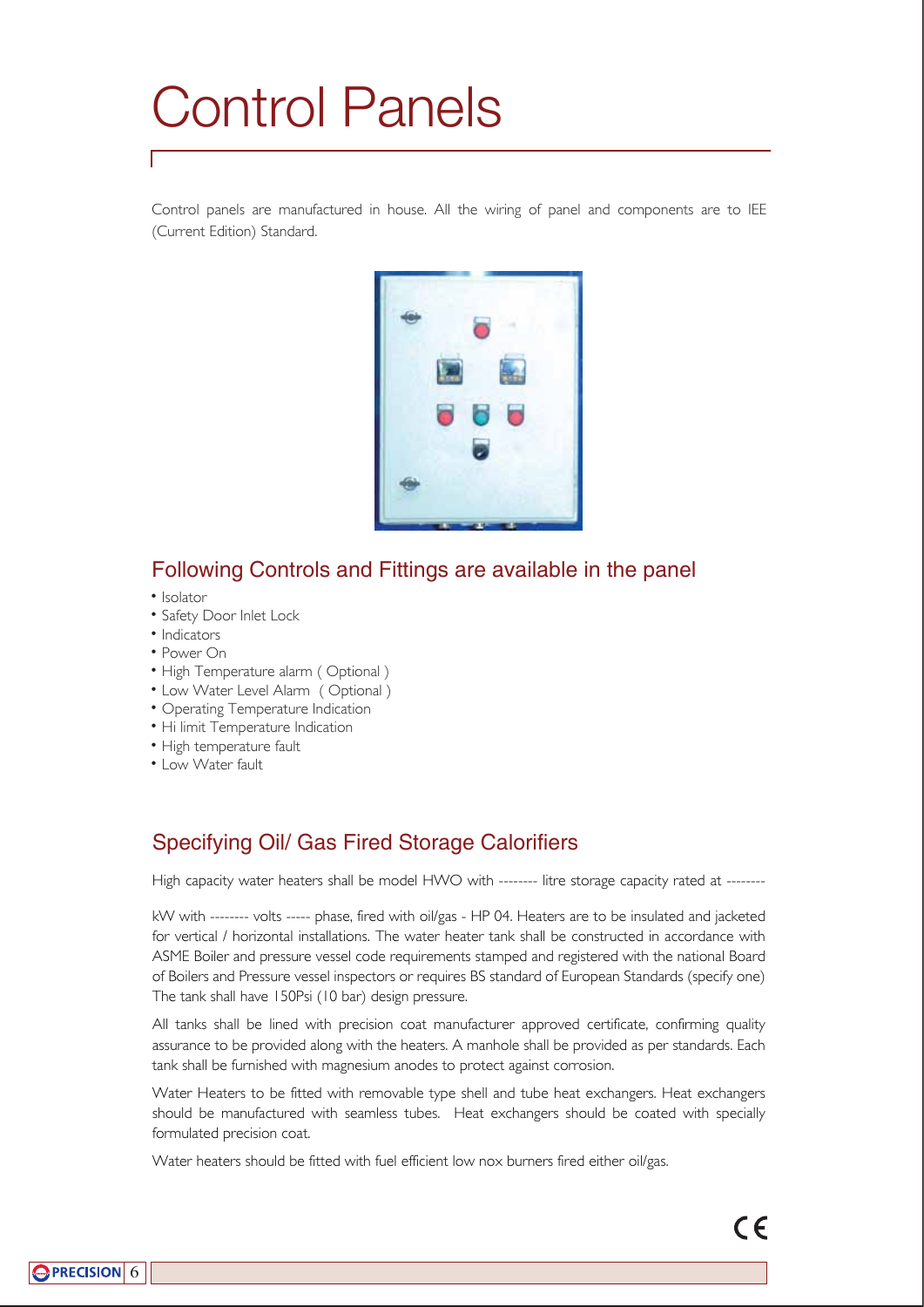The water heaters to be fitted with factory fitted shell mounted pre-wired control panel with Isolator, Safety Door Inter Lock, Test/On/Auto switches, Illuminating Indication for power on, High Temperature fault, Low Water Fault, Thermostatic control shall comprise of a thermostatic switch for operating and high limit. Temperature display, low water cut out to be mounted on the shell.

The control panel should have 3 volt free contacts to give signals for Low Water /Power On/Off/Temperature and for external alarm.

The tank to be fully lagged with 50mm thick fibre glass mattress and clad with in a G.I sheets painted with two coat gloss blue paint.

The tank shall be fitted with screwed/flanged connection for safety valve, thermostats, Pressure gauge. The water heaters shall be factory mounted, wired and tested.

### Selection & Sizing

| 7.6    |
|--------|
| 30     |
| 114    |
| 76-380 |
| 46     |
| 76     |
| 106    |
| 38     |
| 850    |
| 76     |
|        |
|        |
|        |
|        |
|        |
|        |
|        |
|        |
| 0.4    |
| 1      |
|        |

### Maximum Demand Rates (litres/hour)@60°C

Courtesy: Ashrae

Example:- Determine heater and storage tank size for an apartment building from a number of fixtures.

### **Solution**

| 60 Lavatories           | $\mathsf{x}$ | 2   | 7.6 | 1/h         | $=$ | 456 l/h  |
|-------------------------|--------------|-----|-----|-------------|-----|----------|
| <b>Bathtubs</b><br>30   | $\mathsf{x}$ | 20  | 76  | 1/h         | $=$ | 2280 l/h |
| 30 Showers              | $\mathsf{x}$ | 30  | 114 | 1/h         | $=$ | 3420 l/h |
| 60 Kitchen sinks        | $\mathsf{x}$ | 10  | 38  | 1/h         | $=$ | 2280 l/h |
| 15 Laundry tubs         | $\mathsf{x}$ | 20  | 76  | 1/h         | $=$ | 1140 l/h |
| Possible maximum demand |              |     |     |             | $=$ | 9776 l/h |
| Proable Maximum demand  |              | $=$ |     | 9576 x 0.30 | $=$ | 2873 l/h |
| Heater or coil capacity |              |     |     |             | $=$ | 2873 l/h |
| Storage tank capacity   |              | $=$ |     | 2873 x 1.25 | $=$ | 3591 l/h |
|                         |              |     |     |             |     |          |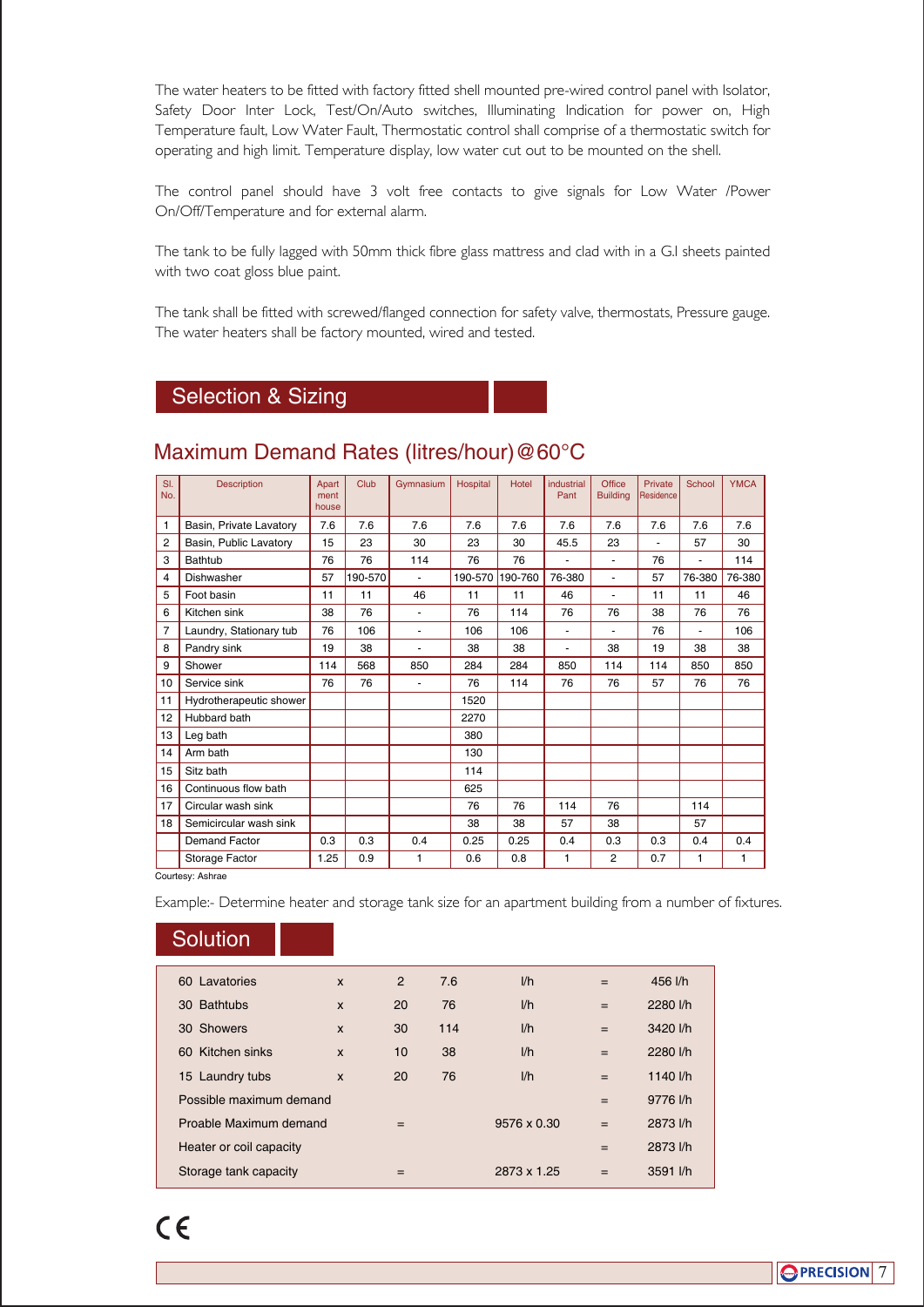### Sizes and Dimensions



### **Description**

- 1 Burner
- 2 Secondary Flow
- 3 Secondary Return
- 4 Cold Feed
- 5 High Limit Safety
- 6 Thermometer
- 7 Pressure Gauge
- 8 Safety Valve/Pressure Temp. Relief Valve
- 9 Control Panel
- 10 Low water cut-off
- 11 Lifting Hooks 12 Drain

### HWO DIMENSIONAL DATA

| <b>Model</b> | Capacity | Dimensions in mm |      |           |           | <b>Connections</b> |                  |                  | Weights |
|--------------|----------|------------------|------|-----------|-----------|--------------------|------------------|------------------|---------|
| No.          | Litres   | A                | B    | $C$ (max) | $D$ (max) | in /Out            | <b>DRAIN</b>     | <b>RETURN</b>    | kgs     |
| <b>HWO</b>   | 440      | 1800             | 600  | 600       | 1500      | $1\frac{1}{4}$     | 1"               | $1\frac{1}{4}$   | 250     |
| <b>HWO</b>   | 550      | 1700             | 675  | 675       | 1500      | $1\frac{1}{4}$     | 1"               | $1\frac{1}{4}$   | 260     |
| <b>HWO</b>   | 700      | 1750             | 750  | 750       | 1500      | $1\frac{1}{4}$     | 1"               | $1\frac{1}{4}$ " | 300     |
| <b>HWO</b>   | 800      | 1950             | 750  | 750       | 1500      | $1\frac{1}{2}$ "   | $1\frac{1}{4}$   | $1\frac{1}{2}$ " | 330     |
| <b>HWO</b>   | 900      | 2000             | 800  | 800       | 1500      | $1\frac{1}{2}$ "   | $1\frac{1}{4}$   | $1\frac{1}{2}$ " | 400     |
| <b>HWO</b>   | 1000     | 1950             | 750  | 750       | 1500      | 2"                 | $1\frac{1}{4}$   | 2"               | 430     |
| <b>HWO</b>   | 1200     | 2100             | 900  | 900       | 1500      | 2"                 | $1\frac{1}{4}$   | 2"               | 480     |
| <b>HWO</b>   | 1350     | 2350             | 900  | 900       | 1500      | 2"                 | $1\frac{1}{4}$   | 2"               | 530     |
| <b>HWO</b>   | 1500     | 1950             | 1050 | 1050      | 1500      | 2"                 | $1\frac{1}{4}$   | 2"               | 550     |
| <b>HWO</b>   | 1800     | 2300             | 1050 | 1050      | 1500      | 2"                 | $1\frac{1}{4}$   | 2"               | 630     |
| <b>HWO</b>   | 2000     | 2500             | 1050 | 1050      | 1500      | 2"                 | $1\frac{1}{4}$ " | 2"               | 670     |
| <b>HWO</b>   | 2300     | 2400             | 1150 | 1150      | 1500      | 2"                 | $1\frac{1}{4}$   | 2"               | 740     |
| <b>HWO</b>   | 2500     | 2450             | 1250 | 1200      | 1500      | 2"                 | $1\frac{1}{4}$   | 2"               | 800     |
| <b>HWO</b>   | 3000     | 2900             | 1200 | 1200      | 1500      | 2"                 | $1\frac{1}{2}$ " | 2"               | 910     |
| <b>HWO</b>   | 3500     | 2700             | 1350 | 1350      | 1500      | 2"                 | $1\frac{1}{2}$   | 2"               | 1250    |
| <b>HWO</b>   | 4000     | 3050             | 1350 | 1350      | 1500      | 2"                 | $1\frac{1}{2}$ " | 2"               | 1370    |
| <b>HWO</b>   | 4500     | 3400             | 1350 | 1350      | 1500      | 3"                 | $1\frac{1}{2}$   | 3"               | 1500    |
| <b>HWO</b>   | 5000     | 3200             | 1450 | 1450      | 1500      | 3"                 | $1\frac{1}{2}$   | 3"               | 1500    |
| <b>HWO</b>   | 6000     | 3800             | 1450 | 1450      | 1500      | 3"                 | $1\frac{1}{2}$   | 3"               | 1720    |
| <b>HWO</b>   | 7000     | 3300             | 1680 | 1500      | 1500      | 3"                 | $1\frac{1}{2}$   | 3"               | 2350    |
| <b>HWO</b>   | 8000     | 3700             | 1680 | 1500      | 1500      | 3"                 | $1\frac{1}{2}$ " | 3"               | 2560    |
| <b>HWO</b>   | 9000     | 4200             | 1680 | 1500      | 1500      | 3"                 | $1\frac{1}{2}$   | 3"               | 2820    |
| <b>HWO</b>   | 10000    | 4600             | 1680 | 1500      | 1500      | 3"                 | $1\frac{1}{2}$ " | 3"               | 3030    |
| <b>HWO</b>   | 12500    | 6000             | 1830 | 1500      | 1500      | 3"                 | $1\frac{1}{2}$ " | 3 "              | 4360    |
| <b>HWO</b>   | 15000    | 6000             | 1830 | 1500      | 1500      | 3"                 | $1\frac{1}{2}$ " | 3"               | 4360    |

\* Pressures available upto 20 bar (300psi).

\* Capacities available upto 30,000 litres.

\* Specified weights are for 7 bar Design pressure & 10.5 bar Test Pressure.

\* Alternate sizes available.

\* Please consult Factory.

 $C \in$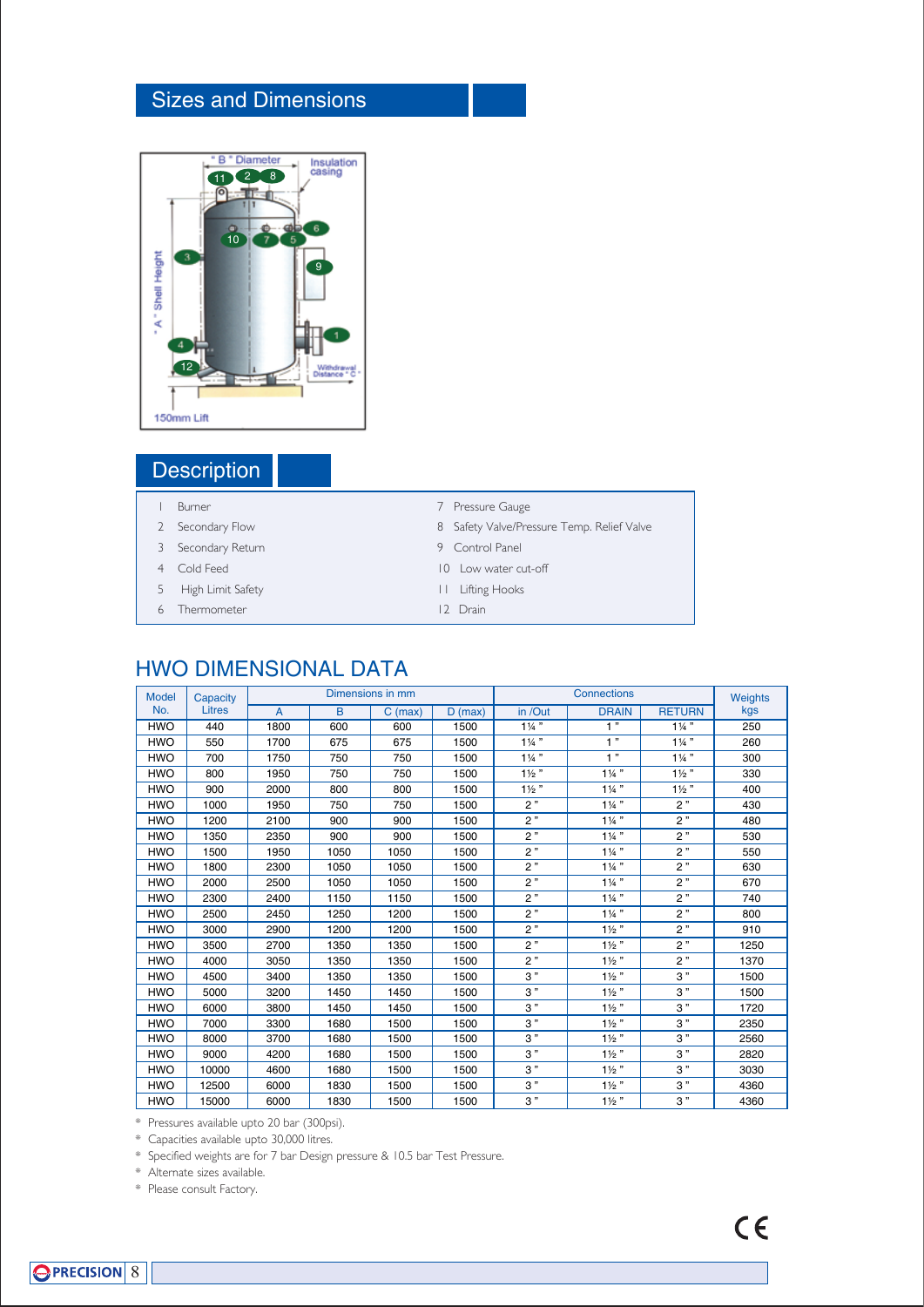### **Accessories**

### Temperature Sensor

Each water heater will be fitted with 2 nos of Temperature sensor. One will be dedicated for sensoring operating temperature and the other will be set of high limit temperature

### Pressure Gauge

Water heater will be fitted with pressure gauge. Pressure Gauge will indicate the pressure inside the water heater.

#### calorifier

### **Thermometer**

The thermometer is located near the top of a storage calorifier to measure the temperature of water reaching the outlet.

### Safety Valve

All calorifiers should be fitted with a safety valve to protect the cylinder against over-pressure due to malfunction of controls or incorrect operation.

### **Supports**

All calorifiers have their legs or cradles permanently fixed to the shell before dispatch. This is to assist handling and to offer greater protection against damage.

### Inspection Opening

Each water heater will be fitted with a 400 mm dia manhole for access of internals, without disturbing the heat exchanger.

### Control Thermostats

Control Thermostats are applied for temperature regulation for heating installations. The control thermostats consists of a temperature sensor, a set point adjuster with temperature scale and excess temperature safety device, a capillary tube and an operating element. They regulate the temperature of the medium by causing the connected valve to open or close. The thermostats operate according to the liquid expansion principle.

### Anodes

Magnesium anodes are supplied as standard to water properties. Magnesium anodes help to protect cylinders. The life of the magnesium anode depends on the quality of the water and regular checks should be made to establish a service period.







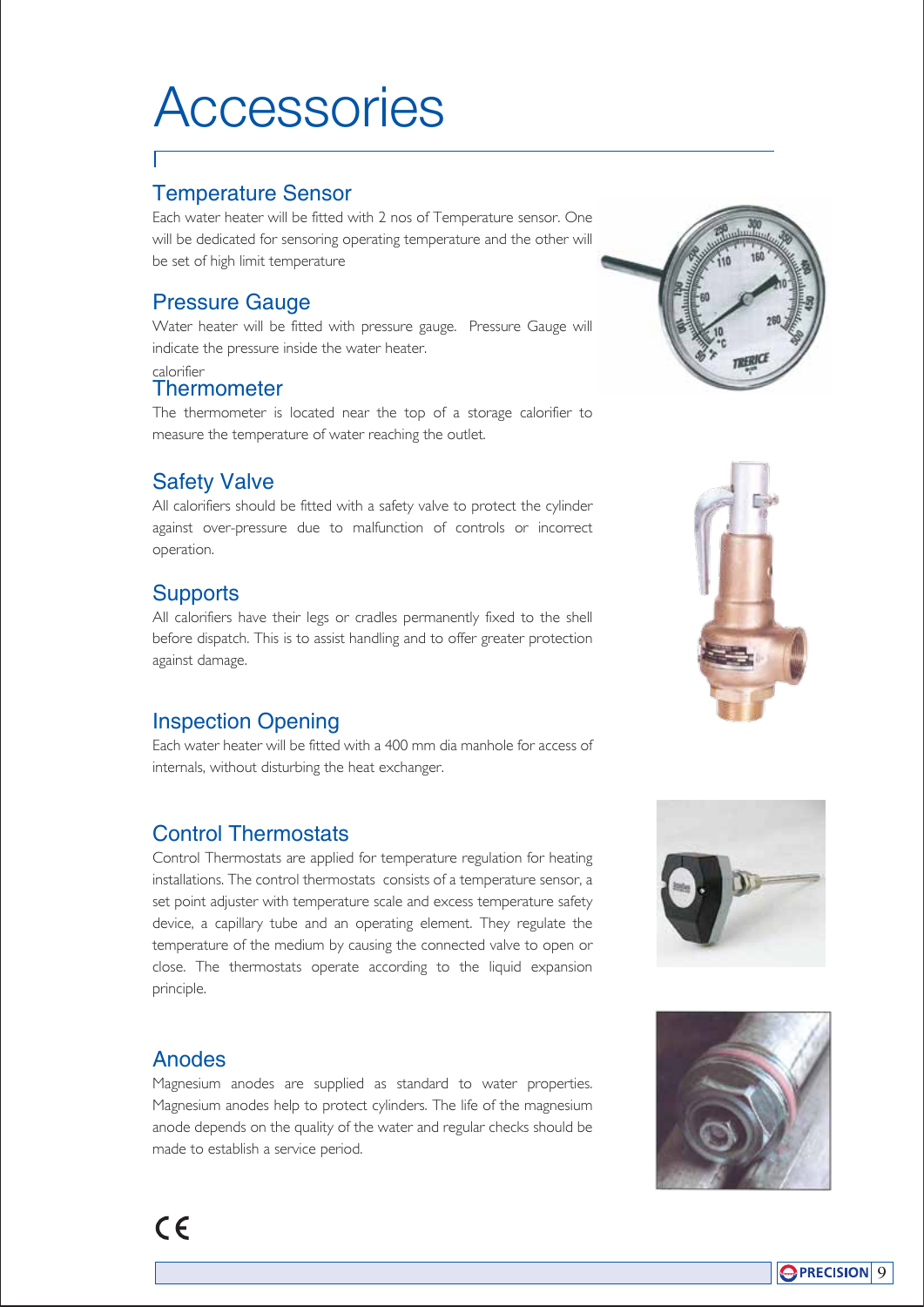#### Insulation

Adequate thermal insulation is essential to prevent unnecessary heat losses from storage calorifiers which may be standing for many hours at working temperature. Standard factory-fitted insulation consists of 50mm thick Fiber glass wool mattress which is closely fitted to the shell and encased in mild steel sheets of 1mm thick G.I sheets with one coat of redoxide primer and two coats of gloss paint.

#### Low Water Level Switch

Low water cut off probe type is fitted as standard for all water heaters.The risk of switching on the heaters when they are not covered by water damages the electric heating element.

#### High Limit Cut Out

 $\bigcirc$ PRECISION $|10$ 

All fired water heaters is fitted with a high temperature cut out as standard. This acts as and immediate monitor of overheating. It will be fitted with a manual reset button so that the heater will continue to operate from the high limit switch if the control thermostat is malfunctioning.

### Water Quality

All water contain dissolved substances A large proportion of these dissolved substances are generally calcium and magnesium carbonates and sulphates. The concentration of these salts in the water define the hardness of the water. Greater their concentration harder the water, smaller their concentration softer the water.

Generally, water which can be considered as slightly hard to moderately hard we must consider the effects on the immersion heaters and other components within the calorifier shell.

For more details please consult your water treatment SPECIALIST.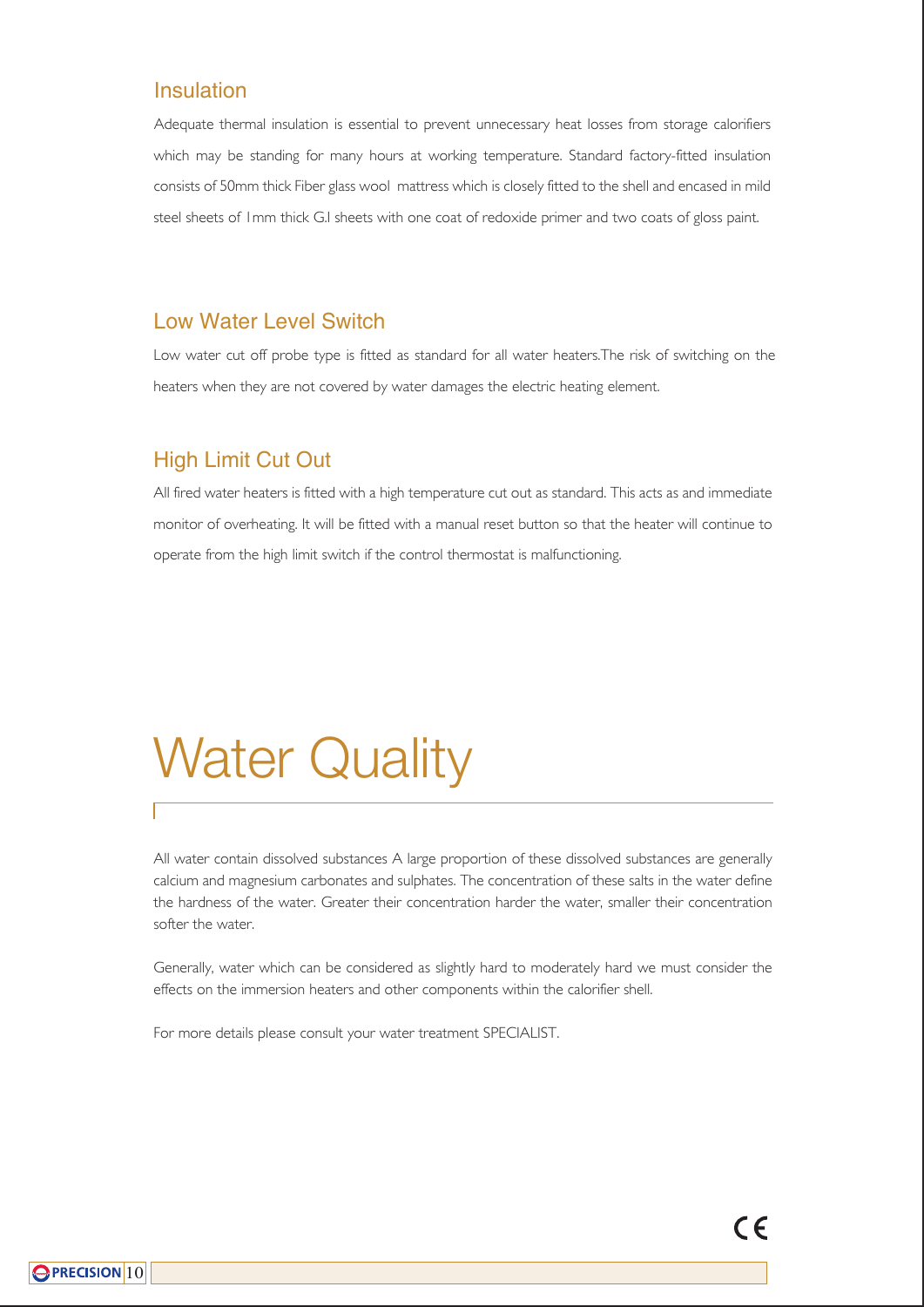## Useful Conversions

| <b>Electrical Data</b>             |          |     |                                                                         |  |  |
|------------------------------------|----------|-----|-------------------------------------------------------------------------|--|--|
| Amps (3 Phase)                     |          | $=$ | $kW \times 1000$                                                        |  |  |
|                                    |          |     | Volts $\times$ 1.732                                                    |  |  |
| Amps (I Phase)                     |          | $=$ | kW × 1000                                                               |  |  |
|                                    |          |     | Volts                                                                   |  |  |
| <b>Btu/hr Requirement</b>          |          |     |                                                                         |  |  |
| Btu / hr Output                    | $\equiv$ |     | GPM $\times$ 60 min/hr $\times$ $\times$ 8.33lb/gal $\times$ Temp. Rise |  |  |
| Btu / hr Input                     | $=$      |     | GPM $\times$ 60 min/hr $\times$ $\times$ 8.33lb/gal $\times$ Temp. Rise |  |  |
|                                    |          |     | % Efficiency                                                            |  |  |
| <b>Efficiency of Heat Transfer</b> |          |     |                                                                         |  |  |
| % Efficiency                       | $=$      |     | GPH $\times$ 8.33 lb/gal $\times$ Temp. Rise                            |  |  |
|                                    |          |     | Btu/hr Input                                                            |  |  |
| <b>Recovery - Electric</b>         |          |     |                                                                         |  |  |
| <b>GPH</b>                         | $\equiv$ |     | kW Input x 3412 Btu/kW x % Efficiency                                   |  |  |
|                                    |          |     | 8.33 lb/gal x Temp. Tise                                                |  |  |
| <b>Temperature Rise</b>            |          |     |                                                                         |  |  |
| Temp. Rise                         | $=$      |     | Btu/hr Input x % Efficiency                                             |  |  |
|                                    |          |     | GPM $\times$ 60 min/hr $\times$ 8.33 lb/gal                             |  |  |
| Heat - Up Time                     |          |     |                                                                         |  |  |
| Time in hours                      | $=$      |     | GPH $\times$ 8.33 lb/gal $\times$ Temp. Rise                            |  |  |
|                                    |          |     | Btu/hr Input $\times$ & Efficiency                                      |  |  |

### **% Hot Water Required to provide Mixed Water at a lower Temperature**

| % of the Hot water required in mixure $=$ | Temp. Mixed Water F - Temp. Cold Water F<br>Temp. Mixed Hot F - Temp. Cold Water F |
|-------------------------------------------|------------------------------------------------------------------------------------|
| KW                                        | $m \times C_{V} \times \Delta T$<br>$860 \times$ No. of Hours                      |

 $C \in$